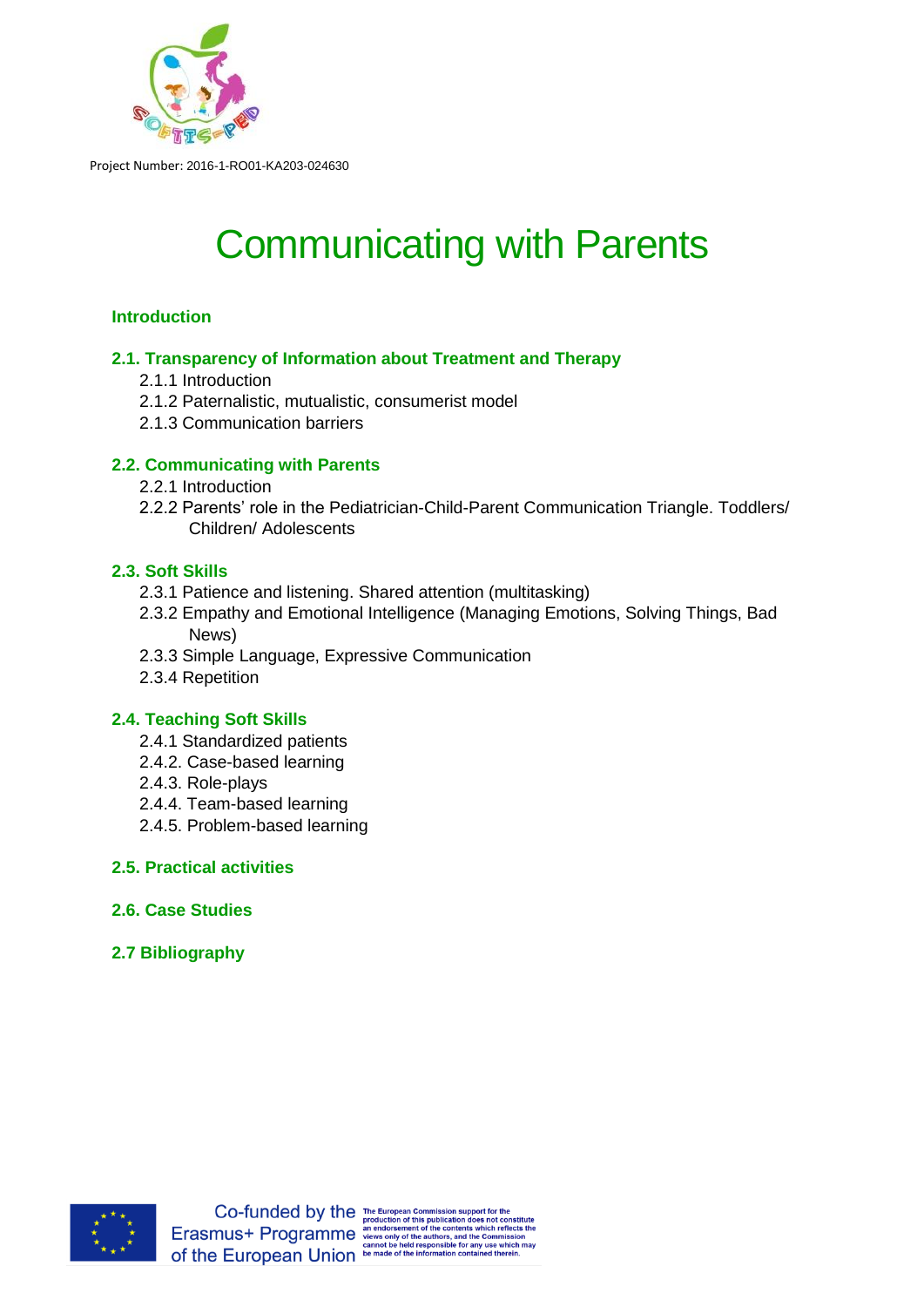



#### **Introduction**

During the medical examinations doctors and parents should understood each other, without this there won't be a mutual confidence. This kind of relationship is really complex, there are cognitive and affective barriers in the communication. To ensure good communication between parents and health care providers it's necessary to understand what parents consider important about doctorpatient/parent relationships and what are the most critical points of medical encounters. This chapter present the base of the relationship between doctors and parents and will show how this can be improved by communication skills.

## **2.1. Transparency of Information about Treatment and Therapy**

## **2.1.1 Introduction**

Health care quality level is largely dependent on safety, timeliness, effectiveness, efficiency, equity and good communication between healthcare worker and patient. To provide professional and patient centered healthcare service, improvement of communication skills is essential. Patient centeredness can also be defined as a biopsychosocial approach to medical treatment. The biopsychosocial model, in contrast to the biomedical model, states that health and diseases are determined by a dynamic interaction between biological, psychological, and social factors and no single illness, patient or condition can be reduced to any one aspect. As opposed to this, the biomedical model attributes illness to biological factors, such as viruses, genes, or somatic abnormalities (Borrell-Carrió et al. 2004).

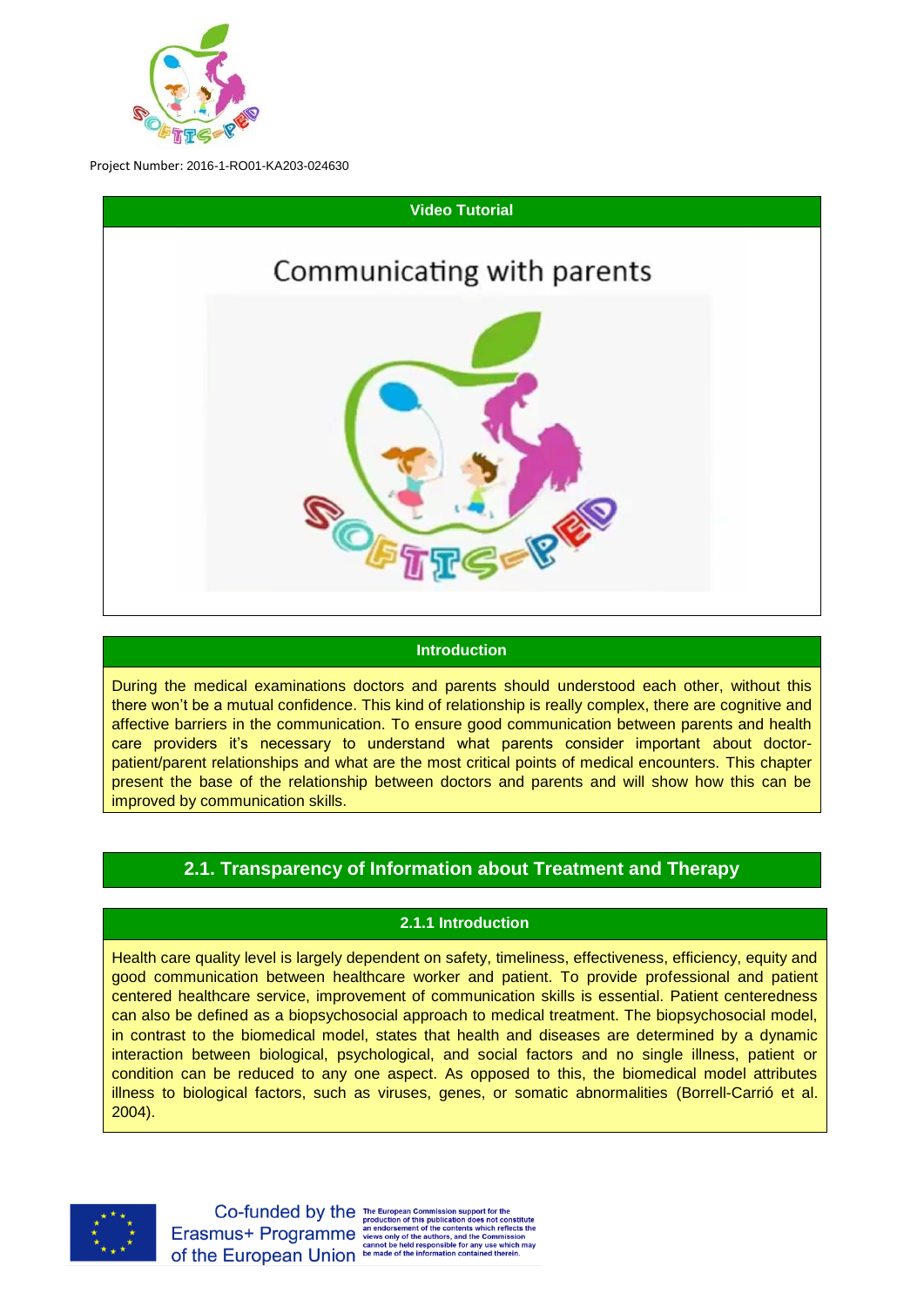

#### **2.1.2 Paternalistic, mutualistic, consumerist model**

When doctors and patients are interacting, the communication takes place between people in nonequal position usually in an emotionally taxing situation. Therefore, this kind of relationship is one of the most complex of human relationships. According to (Roter 2010) there are four basic forms of doctor-patient relationship: paternalistic, mutualistic, consumerist and default. In paternalistic relationships, doctors are dominant while patients stay passive (assume a more passive role). Consumerism is characterized by an active patient and a doctor whose main obligation is to provide medical service and consider the patients' rights. Mutualism is associated with shared decision making and is often advocated as the best type of relationship (patient recall, patient compliance, patient satisfaction improved when physicians applied more positive talk and focused more on partnership building). Default relationships are characterized by the lack of control on each side and considered as the worst of the four types.

Mutualistic approach can be used as an effective tool to communicate with parents and children as well. A recent literature review (Tates & Meeuwesen 2001) indicates that children aged 7 years and older are more accurate than their parents in providing health data that predicts future health outcomes, although they are worse at providing past medical histories. The reliability of reports by children 8-11 years old is quite good on health questionnaires developed especially for this age group. Children's personal reports provide a viable means of monitoring internal experiences of health and distress during childhood and adolescence, which can enhance understanding about trajectories of health and development of illnesses.

#### **Online Resources**

**Borrel-Carrió F. et al. (2004) The Biopsychosocial Model 25 Years Later: Principles, Practice and Scientific Inquiry. Annals of Family Medicine, 2, 576-582.** <https://www.ncbi.nlm.nih.gov/pmc/articles/PMC1466742/>

The biopsychosocial model is both a philosophy of clinical care and a practical clinical guide. In this article, authors defend the biopsychosocial model as a necessary contribution to the scientific clinical method.

#### **Roter D. (2010) Models of Doctor-patient relationship.**

<http://ocw.jhsph.edu/courses/isbtii/PDFs/Session21roterinteraction2010.pdf> This presentation explores the theoretical and philosophic basis defining the therapeutic relationship and the expression of the therapeutic relationship in actual practice based on empirical study

#### **Tates K., Meeuwesen L. (2001) Doctor-parent-child communication. A (re)view of the literature. Social Science and Medicine, 52, 839-851.**

[https://www.researchgate.net/publication/12096746\\_Doctor-parent-child\\_communication\\_A\\_review\\_of\\_the\\_literature](https://www.researchgate.net/publication/12096746_Doctor-parent-child_communication_A_review_of_the_literature) Studies on doctor–patient communication focus predominantly on dyadic interactions between adults. The aim of this review study is to evaluate the state of the art of research into doctor–parent–child communication, and to explore the specific role of the child.

#### **2.1.3 Communication Barriers**

Good communication with parents is essential. Most of the cases parents are experts in identifying when their child's behavior is not normal for them and may indicate ill health. Pediatricians should acknowledge parents' understanding of their children's personality and health, particularly if the child's age or disability makes it difficult to communicate with them. Pediatricians should discuss any concerns they have about a child's or adolescent's safety or welfare with their parents and keep them informed about what is happening.

Communication barriers mean all those blocks which stop or interrupt the process of communication. There are many hurdles to good communication in the doctor-parent relationship, including cognitive and affective barriers. To reach a common goal of better child health, the physician needs to identify



Co-funded by the The European Commission support for the<br>Erasmus+ Programme and order this publication does not constitute<br>Crasmus+ Programme and order of the contents which reflects the<br>commission<br>of the European Union be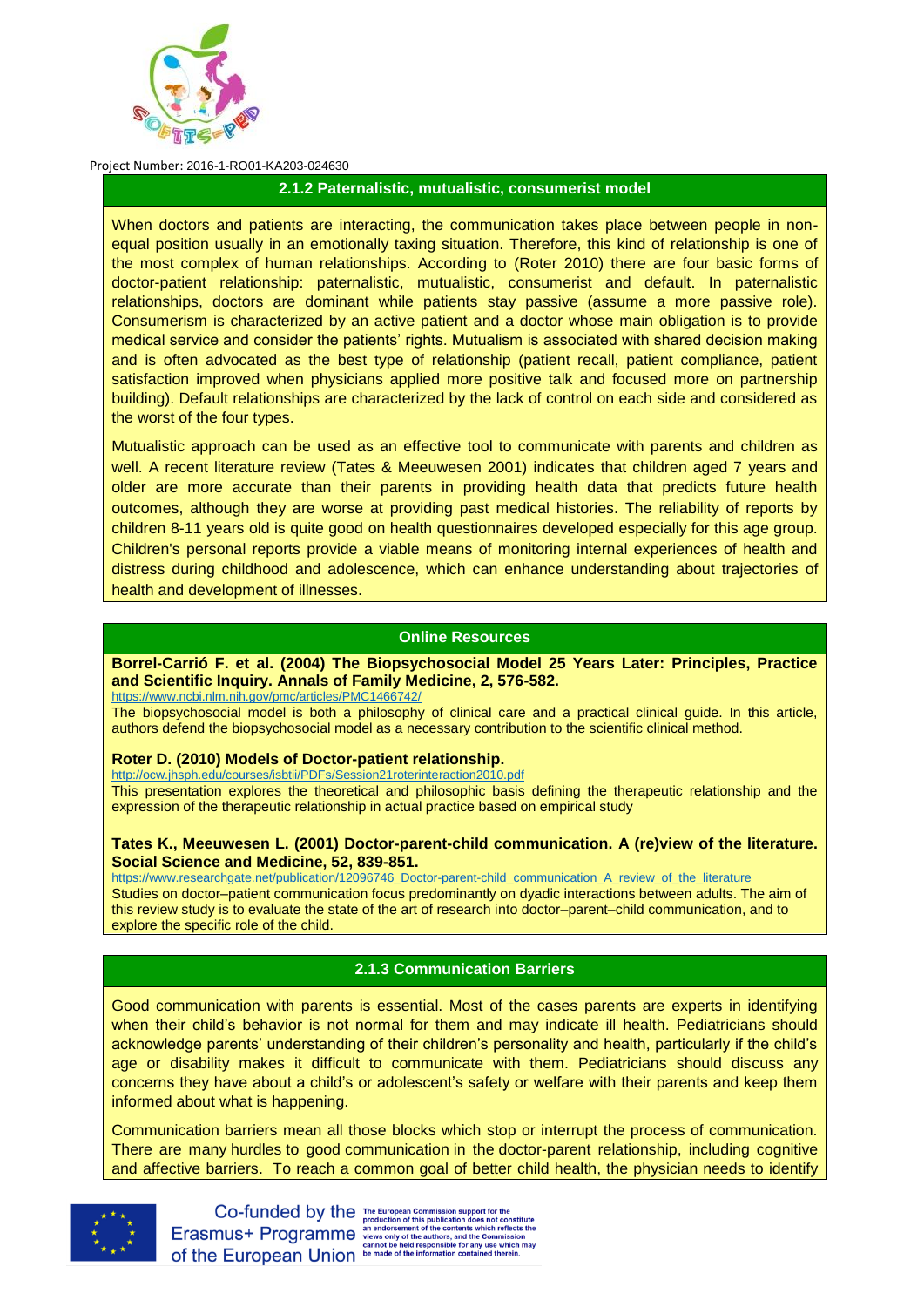

the most common communication barriers and learn certain soft skills besides the medical knowledge he holds.

On the cognitive level, pediatricians should check whether they provided enough, too much or just the right amount of information and if the information is understandable for both parent and child. Sometimes physicians have unrealistic expectations towards parents and patients in terms of the level of understanding of the medical jargon and the ability to handle complex information in a stressful situation. Medical jargon must be avoided in almost all cases, even where the parent is a skilled health care professional.

To deliver proper communication on the affective level a pediatrician must take into account the generation the parents belong to, the parent's gender, cultural differences and personal values. The families' value system and expectation must be respected by the healthcare workers. Nonverbal clues such as eye contact, touch, tone of voice is also important. A researcher group comparing patient claims of surgeons found that doctors judged to have more dominant voice tone were almost three times as likely to be in the sued group. Those doctors whose voice tone conveyed concern or anxiety were half as likely to be in the sued group. A negative voice tone (anxiety) coupled with positive words (sympathetic and calming) was associated with more patient satisfaction and better appointment keeping over a 6- month period (Ambady et al. 2002).

#### **Online Resources**

#### **Ambady N. et al. (2002) Surgeons' tone of voice: A clue to malpractice history.** *Surgery***, 132, 5-9** <http://emerald.tufts.edu/~nambad01/surgeons%20tone%20of%20voice.pdf>

Interpersonal aspects of care, such as the communication behaviors of physicians, are often cited as central to patients' decisions to initiate malpractice litigation. In the current study, authors investigated the relationship between judgments of surgeons' voice tone and their malpractice claims history.

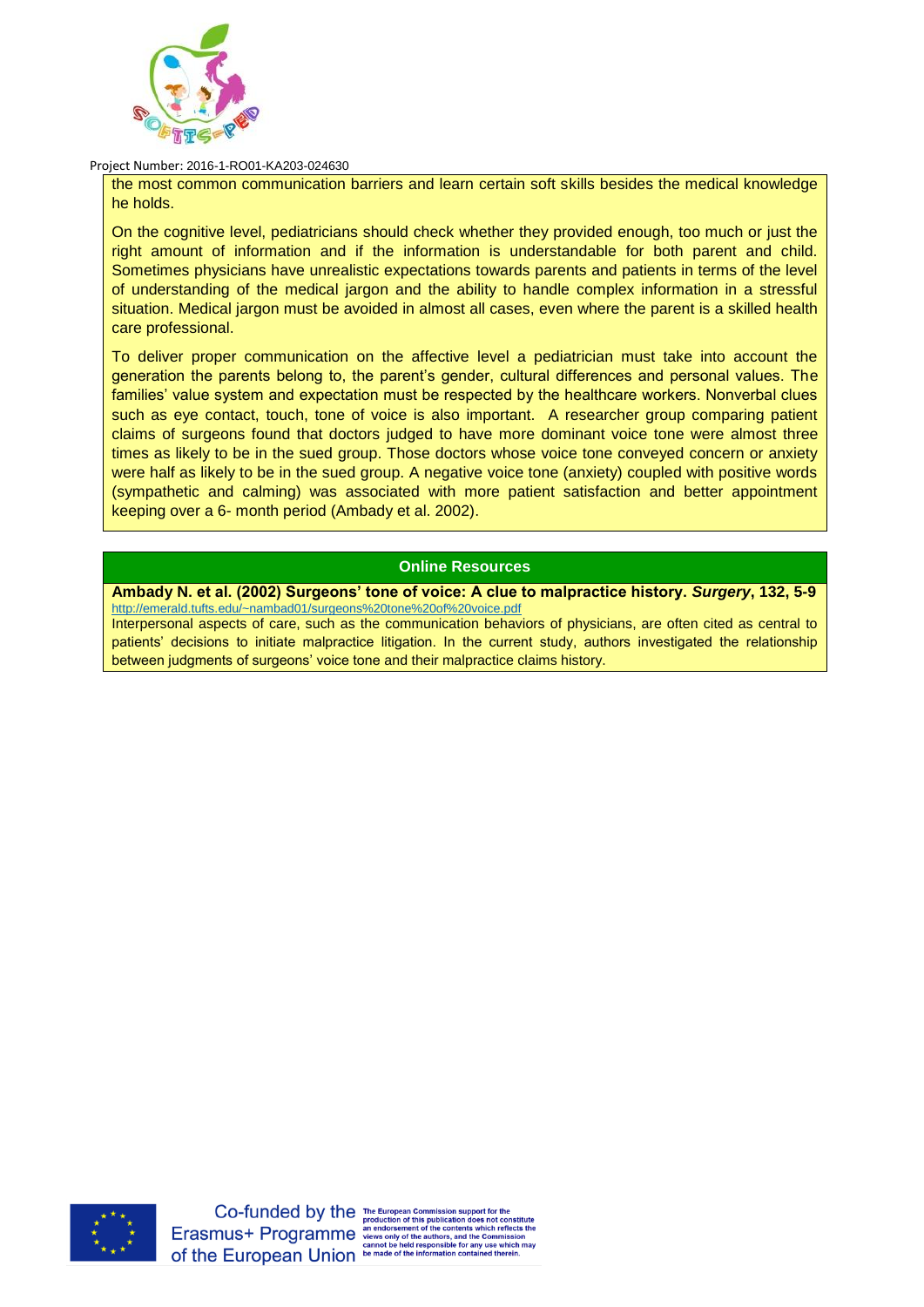

# **2.2. Communicating with Parents**

## **2.2.1 Introduction**

The pediatrician-parent-patient relationship is built on trust. The most important predictive factors of effective communication between physicians and patients/parents are the perception of interest, caring, warmth, and responsiveness. Trust during pediatric encounters is generally defined as a parent's belief that the pediatric health care provider has their child's best interest in mind. Bad relationship with practitioners is the main source of parents' criticism. Good relationship has a greater influence on patient satisfaction, patient recall and treatment adherence than written instructions or even the time of the medical encounter (Levetown 2008).

To ensure good communication between parents and health care providers it's necessary to understand what parents consider important about doctor-patient/parent relationships and what are the most critical points of medical encounters. The following list is based on the Softis-ped parent questionnaire and parent interviews conducted during the project:

- Clarity, directness: talk the patients' language, direct the conversation to relevant directions, avoid last-minute surprises when feasible
- Honesty: withholding information is only acceptable if the physician is convinced that telling the parents may increase the risk of harm to the child or young person or anyone else. Advice from an experienced colleague or lead clinician may help to find out what is the best way to approach the situation.
- Respect: greet the child and the parent by name, smile
- Listening: engage the parents and the child in a dialogue, at the end of the consultation, ask if the parents have any questions. Give time for the parents to absorb and understand the content of your explanations
- More and better information about the illness, treatment plan, and expected outcome
- More openness about the hazards and side-effects of treatment
- Discussing benefits, risks, information on other treatments available (including not doing the procedure at all). Dismissing complementary and alternative medicine offhand does not convince parents.

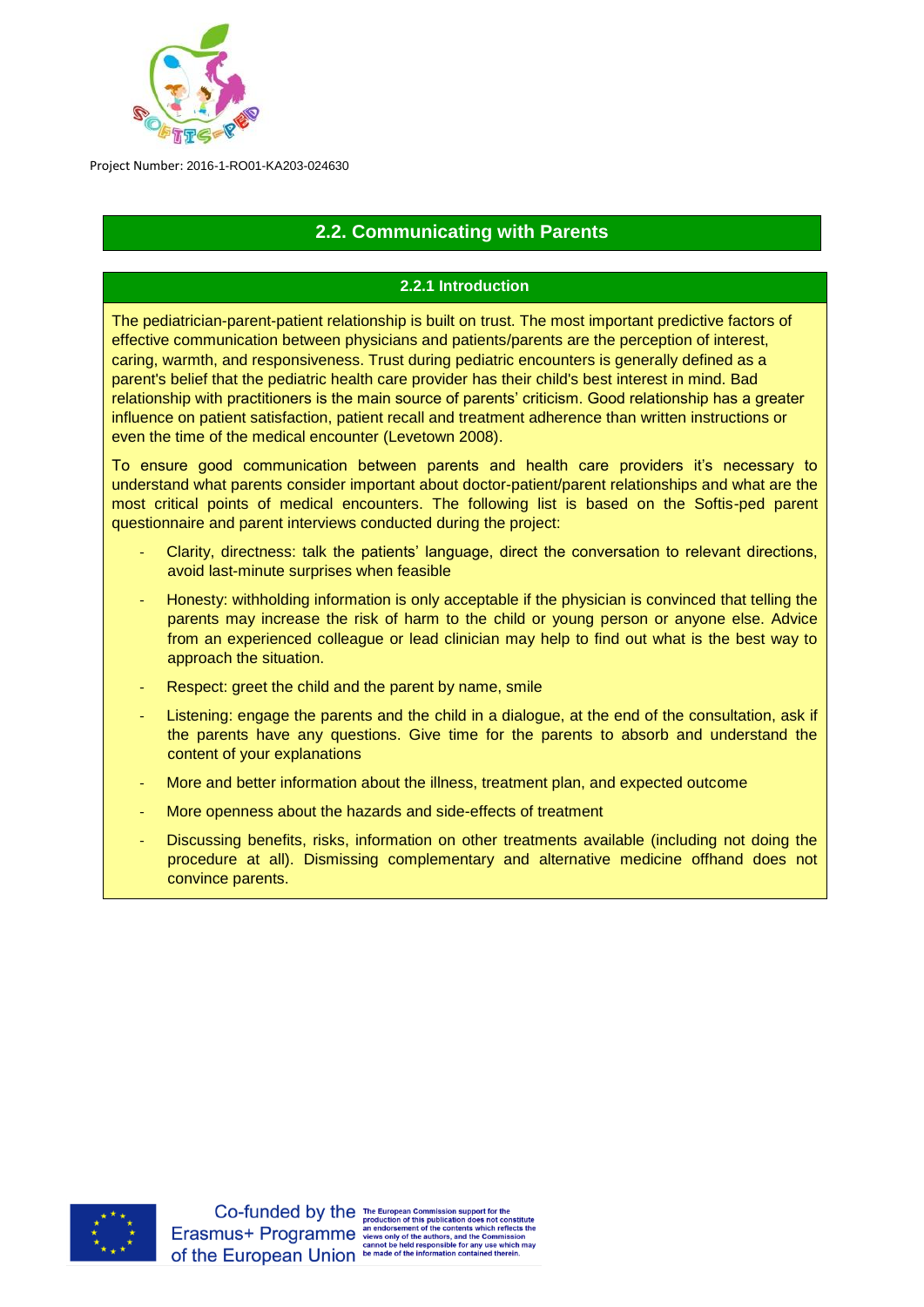

## **2.2.2 Parents' Role in the Pediatrician-Child-Parent Communication Triangle. Toddlers/ Children/ Adolescents**

Parents' role in the doctor—child communication varies according to the child's age. Up to the age of 6-7 the parent is the person who can communicate better and functions as a main translator of the child's symptoms, questions and wishes in general. Around the age of 6-7 children can provide a better description of their symptoms than their parents (Tates & Meeuwesen 2001). In the age group of 6-12 year-old children, parents' role consists mainly of encouraging the child to communicate directly with the doctor, telling the symptoms in his own words, providing help when needed. For pediatricians, parents' stories about the child's hobbies and interests are an excellent information source in building trust and finding out how to build a common ground with little patients. Teenagers' and young adults' medical visits are mostly characterized by a more passive parent or a parent isn't present at the medical encounter at all.

In 2000, Tates and Meeuwesen published a study about Dutch children's participation in medical encounters after examining videotaped observations of 106 medical interviews taken over a period of almost 20 years. Results showed that the child's control in the medical consultation is rather limited, though, over the years, they participate more actively. Another important finding of the study was "the difference in the way GP and parent accommodate their turntaking patterns to the child; *parental control appears to be constant over the years, and is not related to the age of the child, whereas the GP is considering the child's age*" (Tates & Meeuwesen 2000).

The same researchers found that most of the studies have ignored the implications of a child's presence in medical encounters (Tates & Meeuwesen 2001). Instead of focusing on the doctor-childparent interaction studies on doctor-patient communication examine predominantly the dyadic interactions between adults. Many previous researches that claim to focus on the interaction in the doctor-parent-child triad used methodologies based on dyads. As the interactional dynamics of a triad differ fundamentally from those of a dyad Tates and Meeuwesen proposed to conduct more triadic analyses.

A triadic analysis was carried out by Tates et. al (2002) with the purpose of developing a typology for doctor-parent-child relationships and providing empirical validation for the typology proposed. In total, three different groups have been found by the research team: 1) both adults supportive (was found mainly in interactions with older children) 2) both adults non-supportive (the younger the child the more GP and parent were non-supportive) 3) GP supportive and parent non-supportive (this pattern was also age-related and occurred more frequently in older children). Based on the analyzed videotapes recorded in pediatrician offices the researchers concluded that" ninety *percent of the consultations conclude in a non-participatory manner*, partly due to the *decrease in the GP's supportive*  **behavior**. The finding that GPs are less child-oriented towards the end of the consultation is in accordance with previous studies which state that physicians seldom discuss treatment decisions with children. (…) the parental need to express their concern and to be involved in treatment decisions (…) may explain the shifts in GP's supportive behavior towards the child (…) *The GP hardly ever resumed his or her supportive behavior towards the child after the dyadic discussion with the parent*" (Tates et al. 2002). In total, 58 GPs participated in the study, the majority, 91%, being male.

Therefore, a doctor's main responsibility in the parent-child-doctor communication is 1) to evaluate if the child is ready to participate actively or not in that specific situation (for example, a child with a child with an open, outgoing personality can be different when ill); is there any constant factor that prevents the child from communicating openly (shyness); is the child old/cognitively developed enough to tell his own symptoms 2) to ensure the possibility for the child to tell the symptoms, express his emotions and ask questions, maintain the child's active role in the conversation and reduce parent involvement/engagement when necessary).

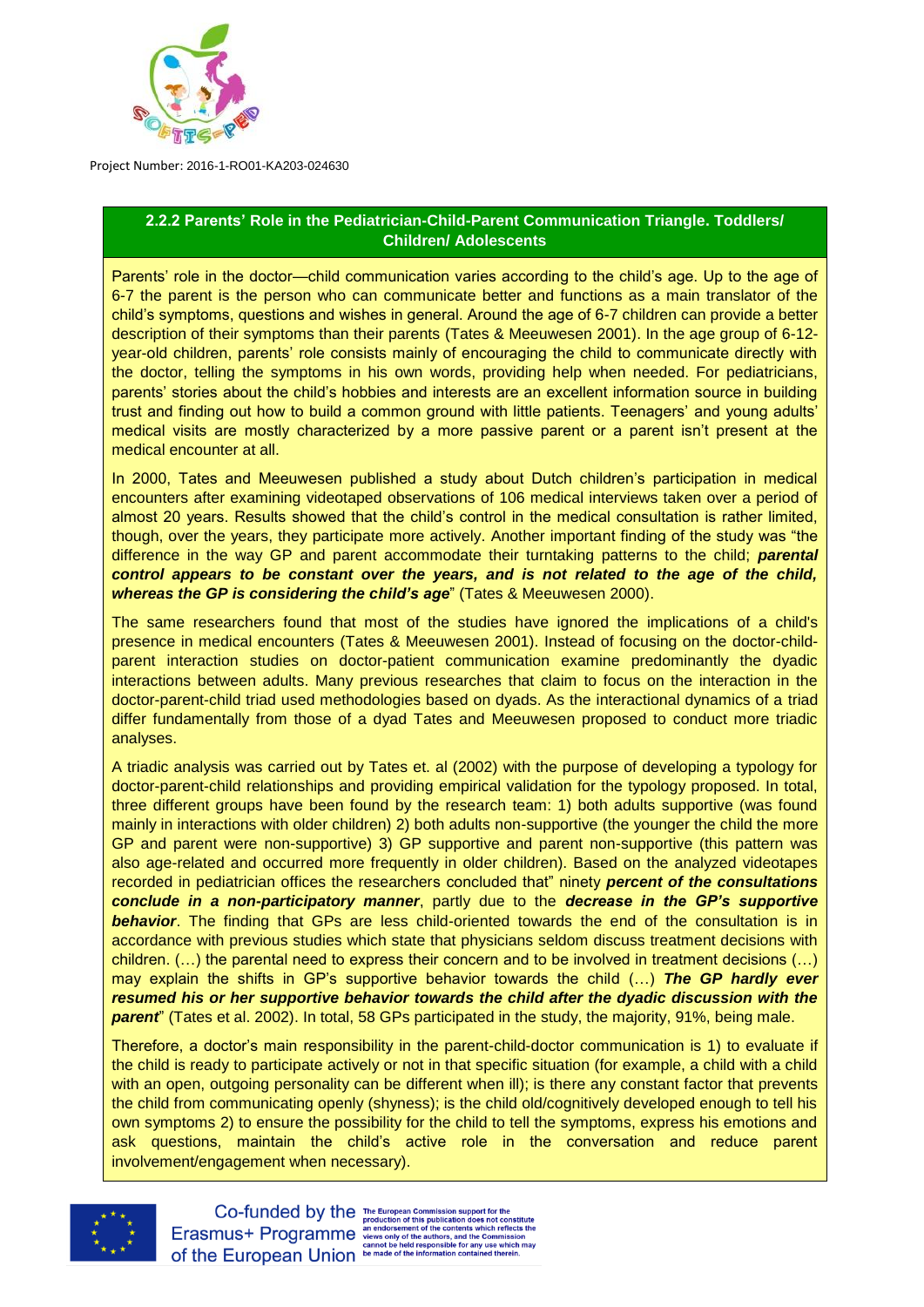

#### **Online Resources**

#### **Tates K., Meeuwesen L. (2001) Doctor-parent-child communication. A (re)view of the literature. Social Science and Medicine, 52, 839-851.**

[https://www.researchgate.net/publication/12096746\\_Doctor-parent-child\\_communication\\_A\\_review\\_of\\_the\\_literature](https://www.researchgate.net/publication/12096746_Doctor-parent-child_communication_A_review_of_the_literature) Studies on doctor–patient communication focus predominantly on dyadic interactions between adults. The aim of this review study is to evaluate the state of the art of research into doctor–parent–child communication, and to explore the specific role of the child.

#### **Tates et al. (2002) Doctor-parent-child relationships: a "pas-de-trois".** *Patient Education and Counseling***, 48, 5-14**

[https://www.researchgate.net/publication/11168264\\_Doctor-parent-child\\_relationships\\_A\\_%27pas\\_de\\_trois%27](https://www.researchgate.net/publication/11168264_Doctor-parent-child_relationships_A_%27pas_de_trois%27)

The child's opportunities to participate are rather limited and parental speaking for the child is, in a way, institutionally co-constructed. This study aimed at further characterizing the relationships within this triad by developing a typology of doctor–parent–child interactions, which classified adult behavior in terms of supporting versus non-supporting child participation.

#### **Tates K., Meeuwesen L. (2000) "Let Mum have their say": Turntaking in doctor-parent-child communication.** *Patient Education and Counseling***, 40, 151-162** <http://www.sciencedirect.com/science/article/pii/S0738399199000750>

Legislation in the Netherlands requires that children should play a part in decision making regarding their own health care. In order to get a grip on aspects of asymmetry and control in doctor–parent–child communication, the present study explores the turntaking patterns in this triad at the general practitioner's surgery, and makes a comparison over the years.

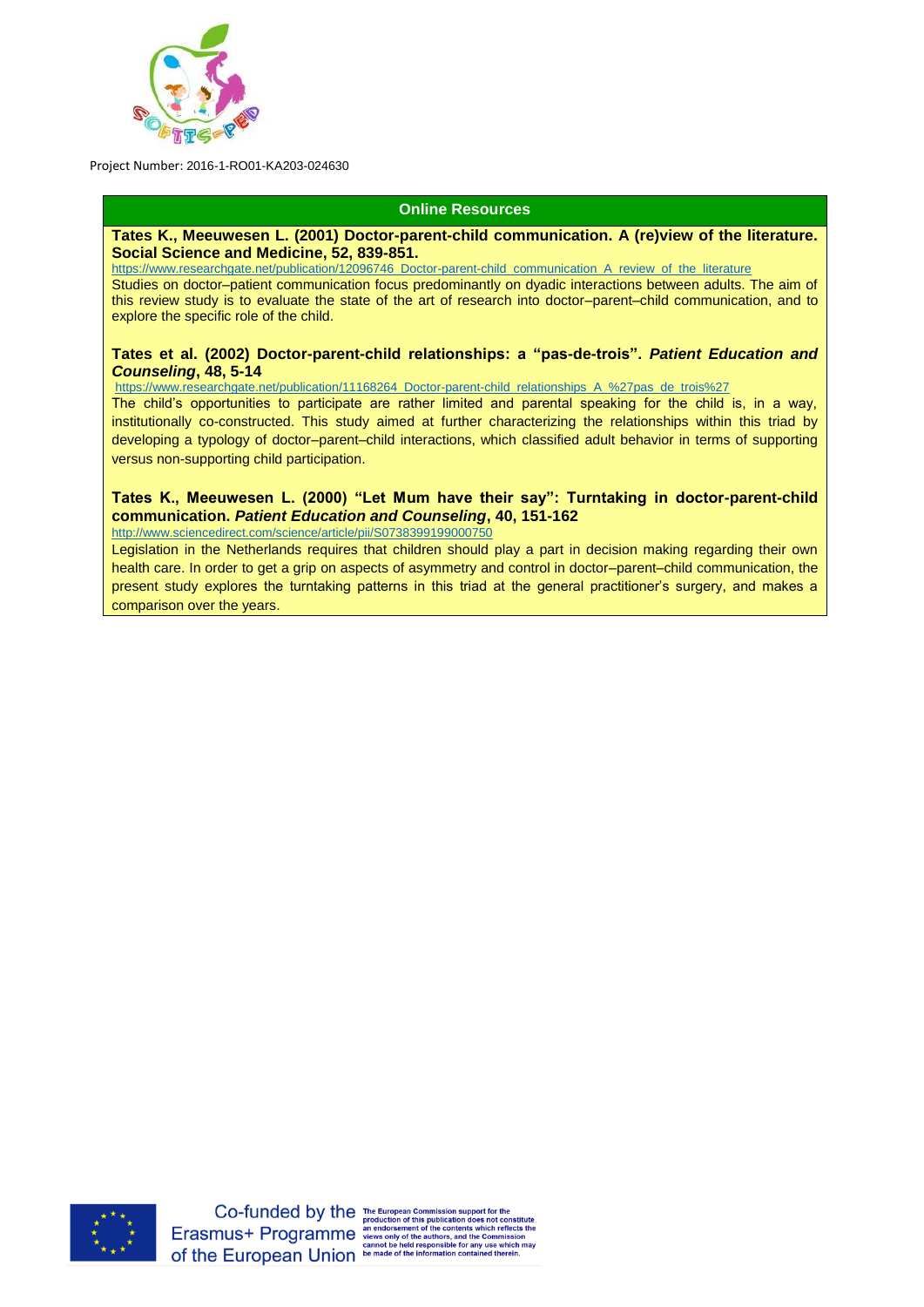

# **2.3. Soft Skills**

## **2.3.1 Patience and listening. Shared attention (multitasking)**

Listening well is an essential part of communication. This requires the provision of adequate time and patience, and the willingness to listen to parents' concern. A quiet room, lack of interruptions, provision of chairs for the parents, sitting at an appropriate distance, good eye contact, etc., are helpful to enhance listening and learning from the parents.

The Softis-ped questionnaire found that pediatricians' listening skills are good. However, according to Pilling (2008) a lot of physicians tend to interrupt patients after listening to the symptoms for only 18 seconds because they have only a very limited time to spend with patients. Later, they may lead the entire conversation in a way that the patients will never be able to finish their sentences. Consequently, this often leads to an incomplete description of the child's problems with more than half (54%) of the total symptoms remaining hidden or untold. In case of primary paediatric care this time might be even shorter and more information might be missed as doctors must communicate with two persons instead of only one. Although in case of younger children it is the parent who is more trusted by physicians in terms of providing the correct information about symptoms, the child cannot be ignored during the visit either. Listening to patients doesn't require that much time doctors suppose: most patients finish their first sentences without interruption in 60 seconds and none of them required more than 150 seconds not even when encouraged to do so.

Doctors also tend to overestimate the importance of the symptom mentioned first and interrupt the patient right after the first symptom was told. Patients are often unable to decide which symptom is the most significant and often the order in which they are presenting them has nothing to do with the clinical importance of the given symptom. During control check-ups and appointments most physicians resume the conversation where the previous one ended, continuing the last topic of the previous visit and skipping all the introductory questions.

Most of the times patients have no possibility to ask questions related to the doctor's explanation as 75% of physicians don't give the opportunity to patients to ask more questions. Besides the limited time a doctor can spend with one patient there are also some practicing physicians who don't like being questioned. 76% of patients still have concrete questions after the visit is finished or they left the PCP's office. Without giving enough information, patients might even fail to recognize the good intentions of a doctor. If trust is broken, drug compliance will be worse and patients won't follow doctor's instructions. Patients who are more satisfied with their physicians are more likely to adhere to treatment recommendations and that physicians who are more skilled in the emotional domain of patient interaction are likely to have more satisfied patients. (Pilling 2008)

#### **Online Resources**

**Pilling J. (2008) Orvos-beteg kommunikáció** 

<http://egeszsegugyimarketing.hu/orvos-beteg-kommunikacio-pilling-janostol/>

The author present the stages of a medical interview and explain in the detail the task of the several stages.

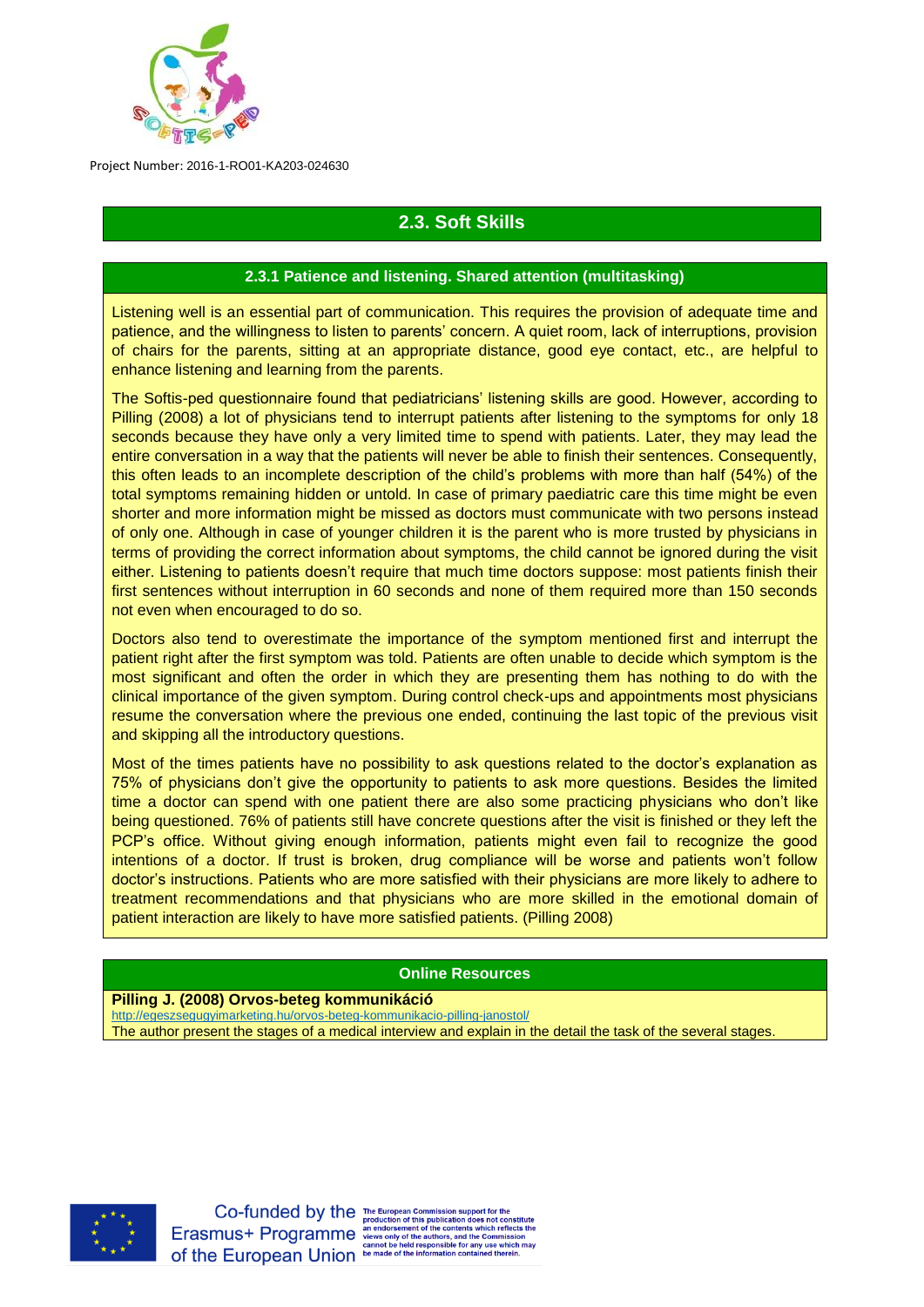

## **2.3.2 Empathy and emotional intelligence (managing emotions, solving things, bad news)**

Parents of sick children are going through a difficult experience. Because pediatricians interact with both kids and their parents, they need especially strong interpersonal skills. Bonding with the child's family, showing empathy and understanding the parents' plight is a very important part of the treatment. Parents can react in various ways to stressful situations and a pediatrician must be prepared to handle common negative reactions like blame, anger, a sudden outpouring of grief.

It's very important to accept what the parents say, without judging it. Appreciating parents' efforts and affirming their ability to care for the child both verbally and non-verbally helps building confidence and trust. Parents deserve to know the truth, but its delivery should be tempered with common sense and empathy. If the child's condition is particularly serious, the information can be delivered in small parts over two or more visits. However, if parents express a desire to know everything, it must be told to them.

Many physicians report some level of discomfort with communication, particularly when they must tell parents upsetting or unwelcome information. Breaking bad news alongside the challenge of handling difficult constitute the two main areas doctors experience the most difficulty with. When hearing bad news, parents value a physician who clearly demonstrates a caring attitude and who allows them to talk and to express their emotions. Parents are more attentive to the affective relationship with the doctor than the ability of the doctor to fix the problem.

Levetown and the Committee of Bioethics proposed the following way to communicate bad news:

Open the conversation asking parents what do they know about what is happening to their child. Most likely parents will become upset hearing bad news. Waiting until their attention turns back to the doctor and acknowledging their grief and fear can be a clear sign that a pediatrician is supportive, nonjudgmental considers the parents' emotional state. Doctors can use empathetic sentences like "I can see you were not expecting this." (Silence). Once parents told their ideas to the pediatrician, misperceptions should be corrected.

Asking whether they know someone else with this diagnosis or situation and inquiring about their associated experience can also be helpful. Pediatricians can tell parents, for example: "You seem quite upset; I would be, too. (Silence.) Do you know anyone who has had this illness? (Silence.) How did things go for them? ".

Gradually sharing additional illness and treatment information might be greatly appreciated by parents. Pediatricians can give complete information over several visits if needed. Written materials and providing a means to contact the physician when additional questions arise give parents the feeling that they are supported by the healthcare team.

Parents might want to have the opportunity of touching or holding the child, particularly newborn infants or children from whom they have been separated during a transport. Ensuring physical contact whenever possible can reduce the child's fear and parents' traumatic experience of the events.

#### **Online Resources**

**Levetown, M., (2008) Communicating With Children and Families: From Everyday Interactions to Skill in Conveying Distressing Information. Pediatrics [VOLUME 121 / ISSUE 5](http://pediatrics.aappublications.org/content/121/5)** <http://pediatrics.aappublications.org/content/121/5/e1441>

This article provides a review of the evidence regarding clinical communication in the pediatric setting, covering the spectrum from outpatient primary care consultation to death notification, and provides practical suggestions to improve communication with patients and families, enabling more effective, efficient, and empathic pediatric health care.

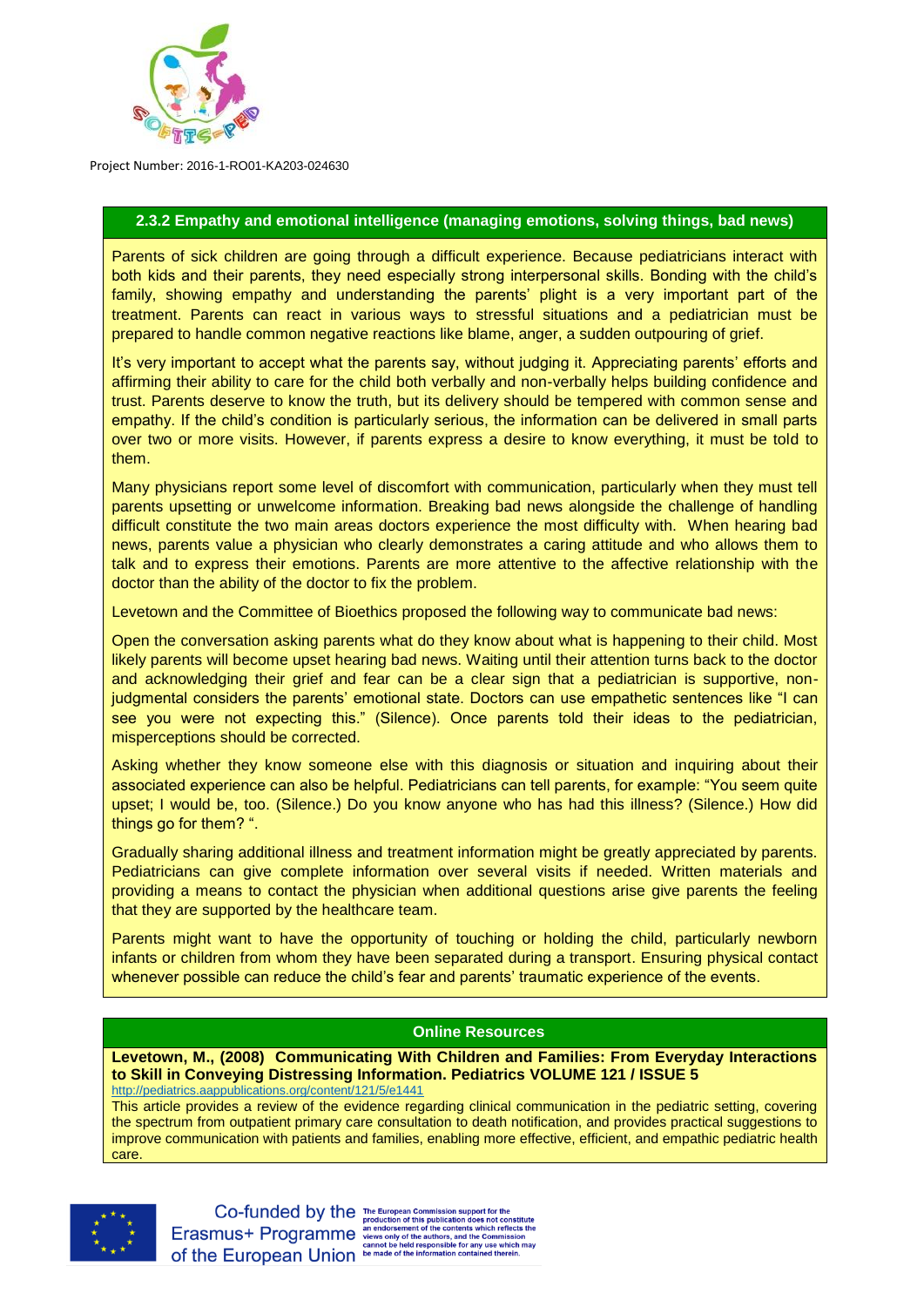

#### **2.3.3 Simple language, expressive communication**

Not all parents have a good educational and intelligence level. Explaining things in simple, clear, and direct language is very important. Clarity and directness are particularly important with parents of limited health literacy. Most patients are not familiar with the medical terms and 89-93% of doctors fail to check if they understood the explanation or not. Therefore, patients memorize only 50-60% of the information provided (Pilling 2008). Parents may have trouble following dosing and care instructions, calculating the correct amount of medication to take and reading nutrition labels. Simple language is a strategy that can be applied on both written and verbal communication.

There are many useful and effective techniques to make communication with parents easier. Using simple words, short sentences and explaining medical jargon constitute the first step in avoiding misunderstandings. Breaking complex information in short statements and providing the most important information first and later focusing on the two or three most important concepts can also be helpful to parents, especially if they have no possibility to take notes. Visual aids like drawings, models and diagrams might facilitate better understanding of biological facts and statistics.

Sometimes language barriers, cultural and personality differences can also influence effectiveness of information transmission. Patients may need another type of information than doctors suppose. Patients want to know the diagnosis, prognosis and what caused the illness while doctors are more treatment and medication centered (Pilling 2008).

#### **Online Resources**

**Pilling J. (2008) Orvos-beteg kommunikáció** 

<http://egeszsegugyimarketing.hu/orvos-beteg-kommunikacio-pilling-janostol/>

The author present the stages of a medical interview and explain in the detail the task of the several stages.

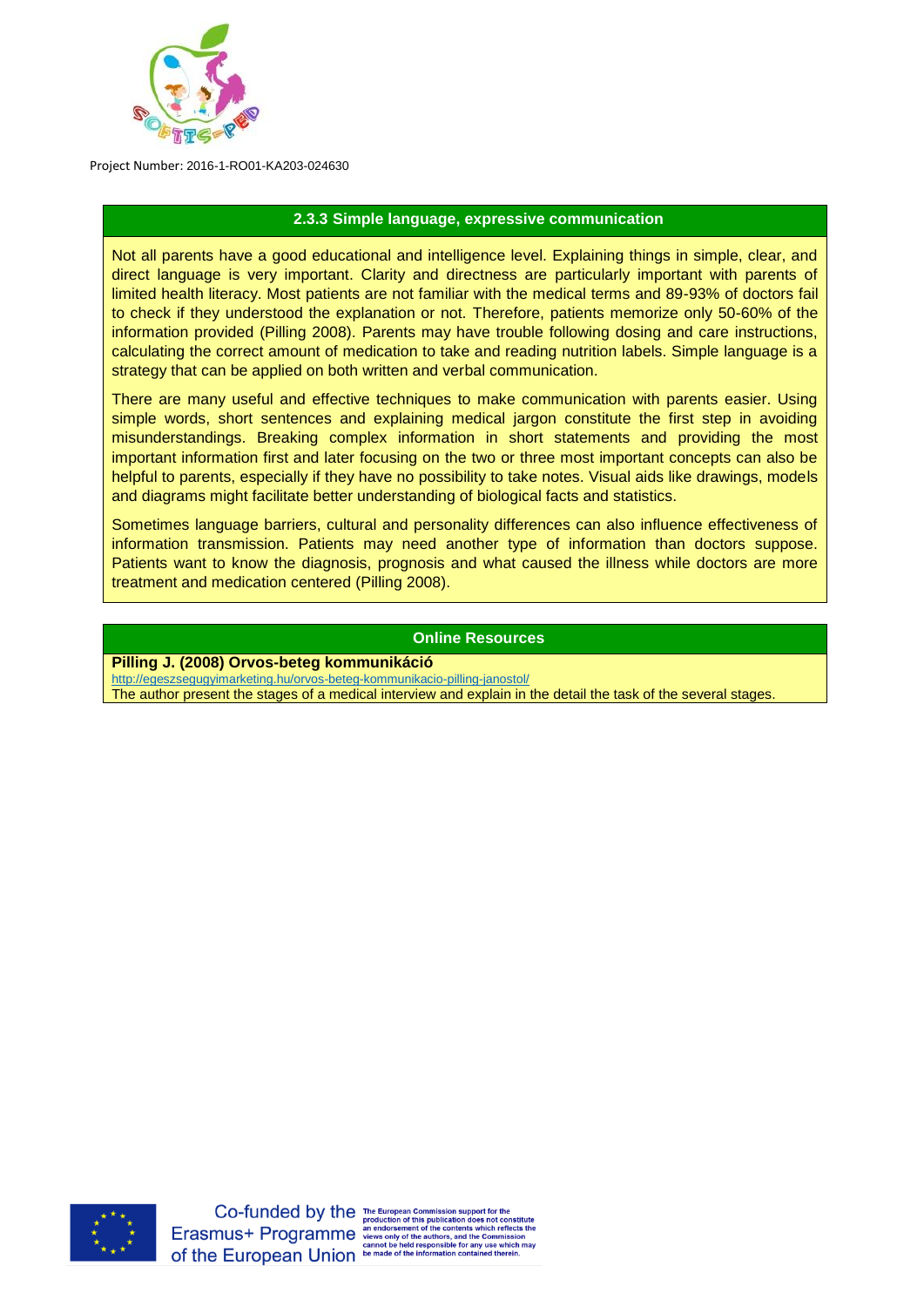

## **2.3.4 Repetition**

To make sure that the parent will understand the information provided first the pediatrician should check what the parents already know about their child's illness. With knowledgeable parents, the discussion can begin at a higher level although it's important to check whether their knowledge or understanding is correct. A lot of parents visit sources without review or control, like websites or health magazines. Parents' comprehension abilities might be influenced by language problems as well as emotional states. Pacing the information, providing it in a logical sequence or breaking it into two or more sessions can result in improved understanding and better information retention. Between two session parents have time to absorb the information and cope with the new situation. Pediatricians should be prepared to patiently repeat information and answer questions. It's also important to pay attention to how much information the parents want to know: some of them are interested in every little detail of the child's condition while others simply want a prescription and an assurance that all will be well (Mehta 2008).

After answering parents' questions, a pediatrician can use a teach-back method to find out whether they understood the instructions. Instead of asking if the parents understand what has been told to them a pediatrician can ask questions about how they will implement the treatment plan, what they plan to tell their spouse or the grandparents about the child's care and treatment or about the functioning of the child's medical device.

Audiotapes can serve as effective communication aids although pediatricians still have many concerns using such tapes. Parents can repeatedly listen to the information and can also show them to other family members. Audiotapes are one of the most efficient methods for dissemination of accurate information as "tapes made during outpatient encounters were listened to by parents nearly universally; grandparents listened to them more than half the time (52.8%), 70% were listened to more than once, and one third of parents made a copy to keep for themselves. The tapes were found to be helpful >99% of the time" (Levetown 2008).

#### **Online Resources**

**Mehta PN. (2008) Communication Skills – Talking to Parents.** *Indian Pediatrics***, 45, 300-304.**

<http://medind.nic.in/ibv/t08/i4/ibvt08i4p300.pdf> Good communication is an art that is so far acquired, developed and improved by experience. It enhances patients' understanding and adherence to therapy, and has a therapeutic effect. However, it can also be taught, and assessed, by means of structured programs

**Levetown, M., (2008) Communicating With Children and Families: From Everyday Interactions to Skill in Conveying Distressing Information. Pediatrics [VOLUME 121 / ISSUE 5](http://pediatrics.aappublications.org/content/121/5)** <http://pediatrics.aappublications.org/content/121/5/e1441>

This article provides a review of the evidence regarding clinical communication in the pediatric setting, covering the spectrum from outpatient primary care consultation to death notification, and provides practical suggestions to improve communication with patients and families, enabling more effective, efficient, and empathic pediatric health care.

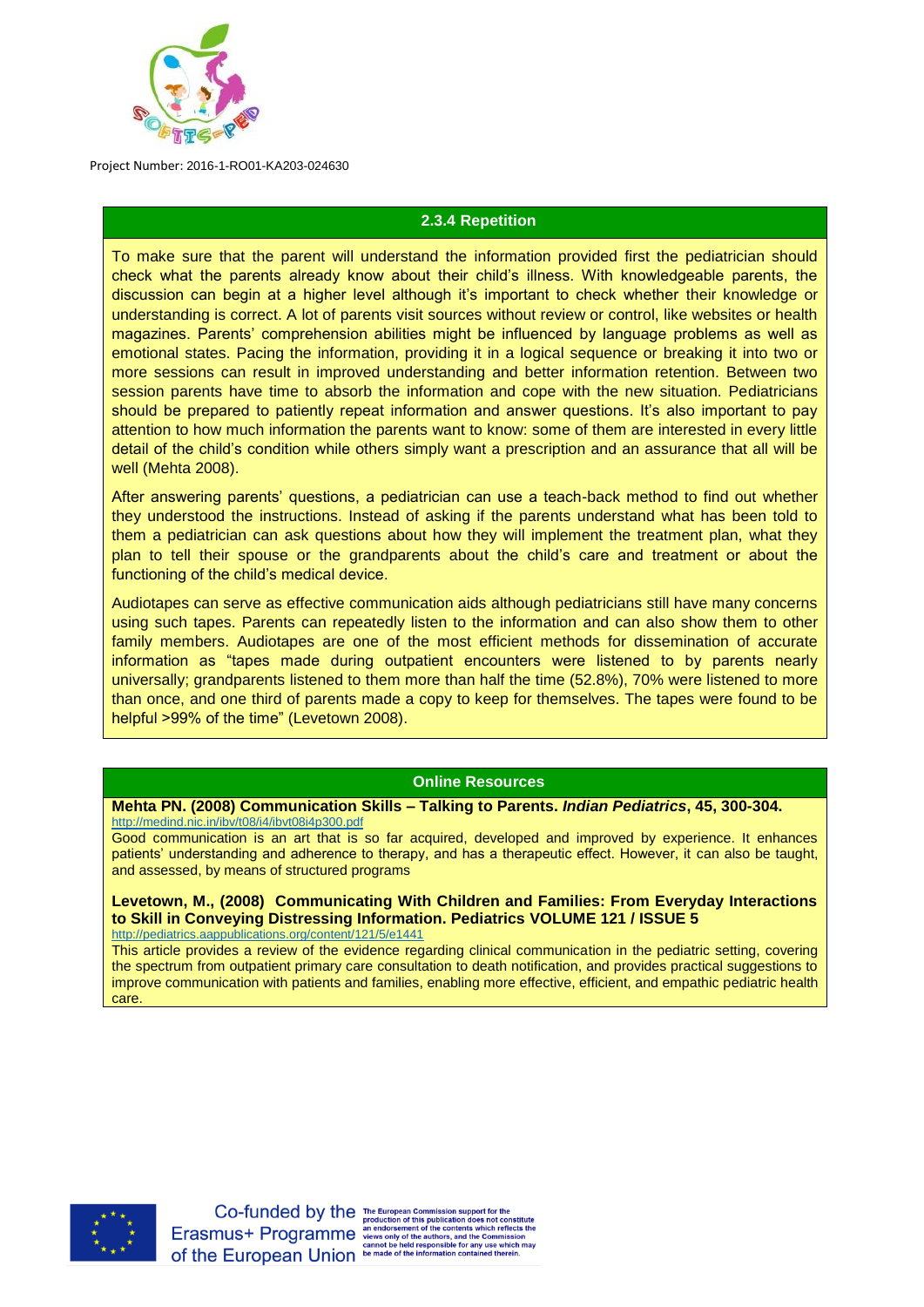

# **2.4. Teaching Soft Skills**

There are several methods of teaching softs skills in communicating with parents. This chapter presents how soft skills can be taught and learned using: standardized patients/simulations, casebased learning, team-based learning, role-plays and problem-based learning.

## **2.4.1 Standardized patients**

Standardized patients is a method, when someone playing the role of a patient using a clinical scenario to aid doctors/students in applying skills and knowledge. Their purpose is to teach and evaluate patient assessment and interviewing skills. Standardized patients is very useful because it's a real life simulation. It has challenges, because it is based on improvisation and the feedback can be variable.

SPs is one of the best evolving methodologies in medical education.

## **Online Resources**

**Kierstan Hanson, Patience for Patients: The Joys and Challenges of Using Standardized Patients in the Clinical Skills Lab** 

[http://www.aacp.org/governance/SIGS/laboratoryinstructors/Documents/Lab\\_SIG\\_webinar-16-05-25.pdf](http://www.aacp.org/governance/SIGS/laboratoryinstructors/Documents/Lab_SIG_webinar-16-05-25.pdf)

#### **2.4.2. Case-based learning**

In CBL doctors/students are motivated to learn their own, hereby they learn the habit of self-learning and integrating knowledge from different subjects to solve problems. It is a small-group method, learning issues are preidentified. CBL method offers more opportunities for problem-solving skills within a session. Case based learning is a more suitable way of learning compared with problembased learning.

#### **Online Resources**

**Queen's University: What is Case-based learning?**

<http://www.queensu.ca/ctl/what-we-do/teaching-and-assessment-strategies/case-based-learning>

**Herreid, C. F. (2007). Start with a story: The case study method of teaching college science. NSTA Press.**

[http://pal.lternet.edu/docs/outreach/educators/education\\_pedagogy\\_research/start\\_with\\_a\\_story.pdf](http://pal.lternet.edu/docs/outreach/educators/education_pedagogy_research/start_with_a_story.pdf)

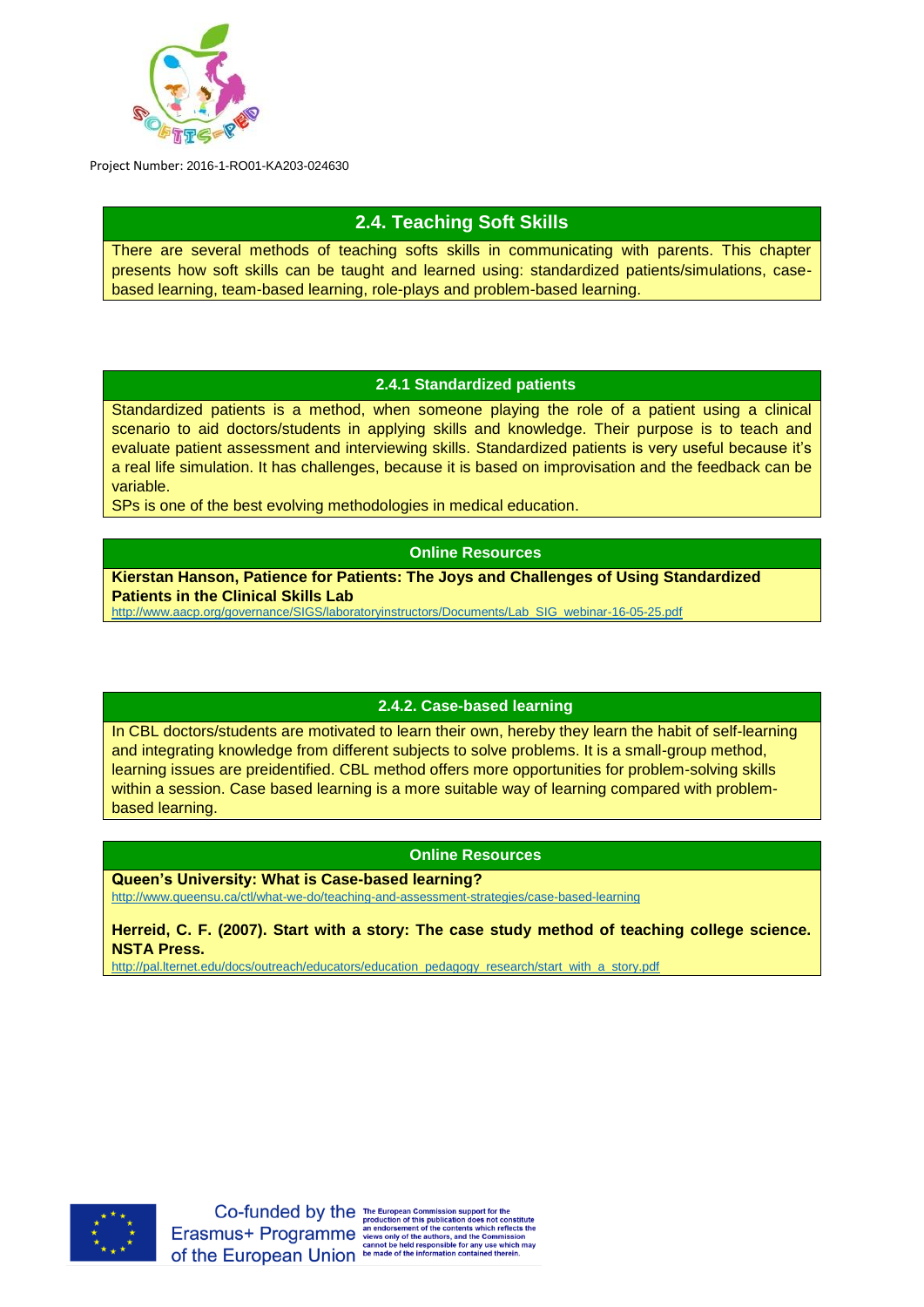

## **2.4.3. Role-plays**

Role-play is widely used method for learning communication in medical education. The use of roleplay in small groups is an important method to help learners cultivate the skills required to engage in nuanced, often difficult conversations with seriously ill patients. Though role-play decision-making and interpersonal communication skills can be evaluated.

## **Online Resources**

**[Vicki A. Jackson,](https://www.ncbi.nlm.nih.gov/pubmed/?term=Jackson%20VA%5BAuthor%5D&cauthor=true&cauthor_uid=21651366) M.D., M.P.H., [Anthony L. Back,](https://www.ncbi.nlm.nih.gov/pubmed/?term=Back%20AL%5BAuthor%5D&cauthor=true&cauthor_uid=21651366) M.D.: Teaching Communication Skills Using Role-Play: An Experience-Based Guide for Educators (2011)** <https://www.ncbi.nlm.nih.gov/pmc/articles/PMC3155105/>

## **2.4.4. Team-based learning**

Team based learning (TBL) is a student-centered but instructor-led method of learning. The method employs strategies to incorporate the effectiveness of small group learning methods like Problem based learning (PBL) into large-group lecture oriented sessions. (Yeswanth, Ganesh 2013). the 4 essential principles of Team-based learning (1) properly form and maintain groups; (2) hold students accountable for individual and team work; (3) provide frequent and timely feedback; and (4) design team assignments to promote learning and team development This method encourages students to become active players, rather than be passive recipients of information. TBL exist of four elements: teams, accountability, feedback, and assignment design.

#### **Online Resources**

**[Yeshwanth K. Rao,](https://www.ncbi.nlm.nih.gov/pubmed/?term=Rao%20YK%5BAuthor%5D&cauthor=true&cauthor_uid=23543942) [Ganesh K. Shenoy:](https://www.ncbi.nlm.nih.gov/pubmed/?term=Shenoy%20GK%5BAuthor%5D&cauthor=true&cauthor_uid=23543942) Introducing team based learning in undergraduate pharmacology (2013)**

<https://www.ncbi.nlm.nih.gov/pmc/articles/PMC3608283/>

**[Dhiren Punja,](https://www.ncbi.nlm.nih.gov/pubmed/?term=Punja%20D%5BAuthor%5D&cauthor=true&cauthor_uid=25646125) [Shivananda N Kalludi,](https://www.ncbi.nlm.nih.gov/pubmed/?term=Kalludi%20SN%5BAuthor%5D&cauthor=true&cauthor_uid=25646125) [Kirtana M Pai,](https://www.ncbi.nlm.nih.gov/pubmed/?term=Pai%20KM%5BAuthor%5D&cauthor=true&cauthor_uid=25646125) [Raghavendra K Rao,](https://www.ncbi.nlm.nih.gov/pubmed/?term=Rao%20RK%5BAuthor%5D&cauthor=true&cauthor_uid=25646125) and [Murali Dhar:](https://www.ncbi.nlm.nih.gov/pubmed/?term=Dhar%20M%5BAuthor%5D&cauthor=true&cauthor_uid=25646125) Team-based learning as a teaching strategy for first-year medical students (2014)** <https://www.ncbi.nlm.nih.gov/pmc/articles/PMC4286580/>

**Farland MZ, Sicat BL, Franks AS, Pater KS, Medina MS, Persky AM. Best practices for implementing team-based learning in pharmacy education. Am J Pharm Educ. 2013;77(8):177** <https://www.ncbi.nlm.nih.gov/pmc/articles/PMC3806961/>

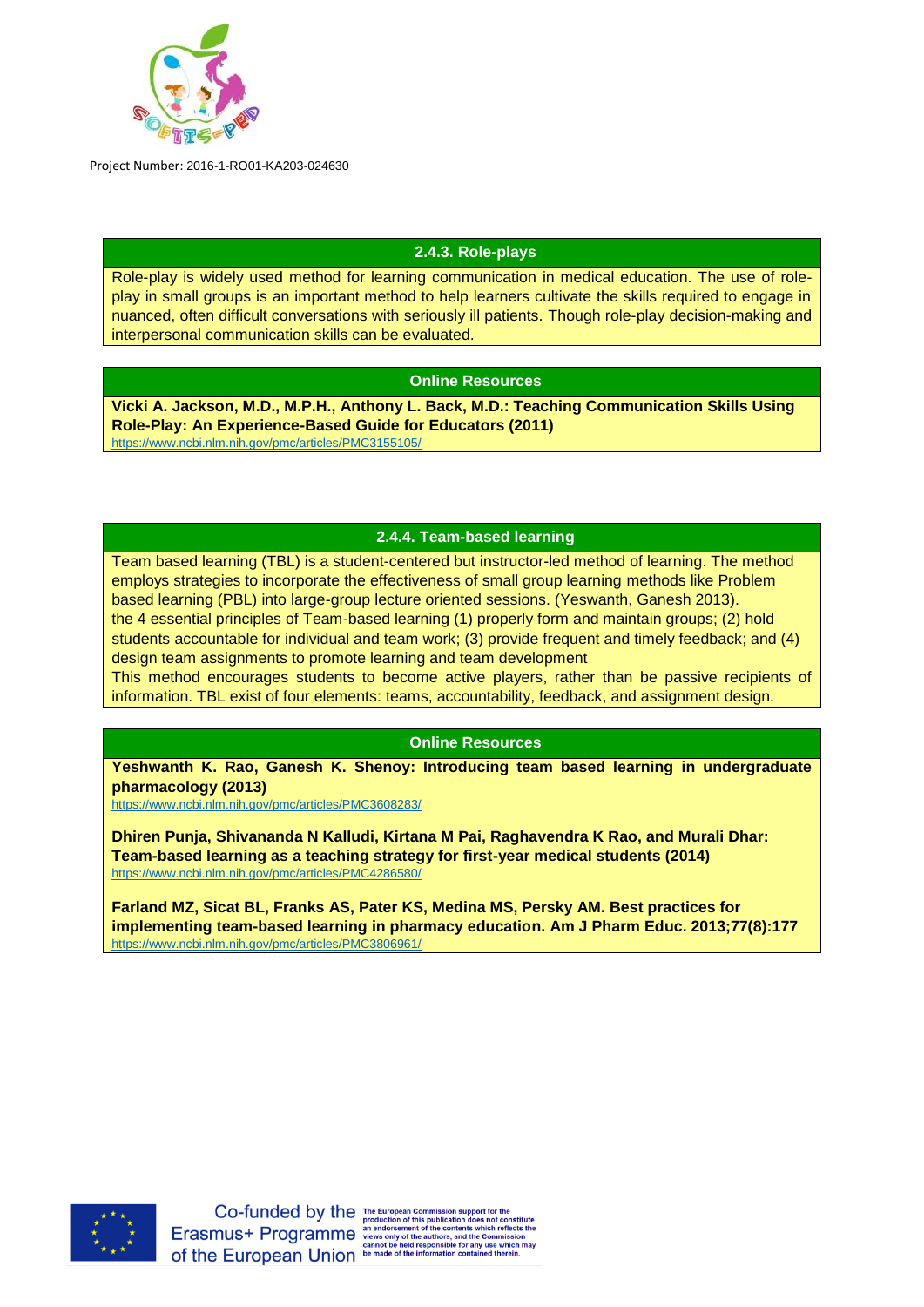

## **2.4.5. Problem-based learning**

PBL is a learning that results from the process of working towards the understanding or resolution of a problem. (Barrows and Tamblyn, 1980). It is student-centred, problem based, problem-solving, selfdirected, reiterative, collaborative, self reflecting and authentic. Problem-based learning has two fundamental postulates-the learning through problem-solving is much more effective for creating a body of knowledge usable in the future, and that physician skills most important for patients are problem-solving skills, rather than memory skills.

Problem based learning enhances the importance of critical thinking and problem solving.

## **Online Resources**

**[Howard S. Barrows, MD,](https://www.google.hu/search?hl=hu&tbo=p&tbm=bks&q=inauthor:%22Howard+S.+Barrows,+MD%22) [Robyn M. Tamblyn, BScN:](https://www.google.hu/search?hl=hu&tbo=p&tbm=bks&q=inauthor:%22Robyn+M.+Tamblyn,+BScN%22) Problem-Based Learning: An Approach to Medical Education**

<http://apps.fischlerschool.nova.edu/toolbox/instructionalproducts/edd8124/fall11/1980-BarrowsTamblyn-PBL.pdf>

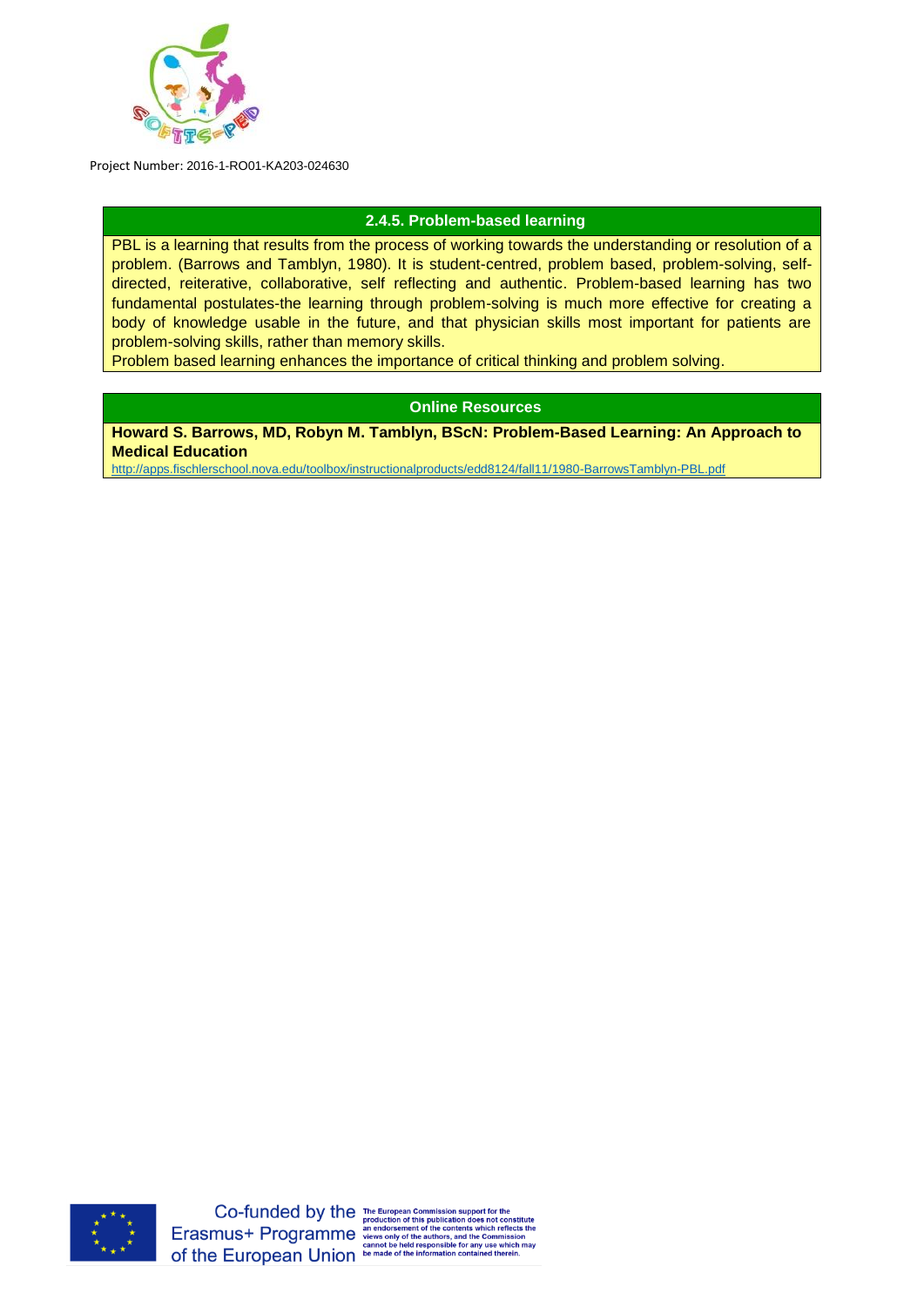

# **2.5. Practical activities**

It is very difficult to learn soft skills from literature or on theoretical basis. The best way to develop soft skills is to practise them in real life environment. The following practical activities advise different complex situations in which the above listed soft skills as careful listening, expressive communication, emotionally reach behaviour can be put into practice.

## **Practical Activity - Listening**

This practical activity improve your listening skills with active listening *<http://softis-ped.pixel-online.org/files/training/IO2/2/PA1-Listening.pdf>*

## **Practical Activity - Simple language and expressive communication**

This practical activity addresses the following problem: how to explain complex issues in an understandable way; parents who only understand simple language/doctors using medical jargon *[http://softis-ped.pixel-online.org/files/training/IO2/2/PA2-Expressive\\_communication.pdf](http://softis-ped.pixel-online.org/files/training/IO2/2/PA2-Expressive_communication.pdf)*

#### **Practical Activity - Older child & non-supportive parent & supportive paediatrician (Emotional intelligence)**

This practical activity describes how to communicate with older child or non-supportive parent or supportive pediatrician/GP. The activity focuses on the role emotional intelligence. The used method is role-play.

*[http://softis-ped.pixel-online.org/files/training/IO2/2/PA3-Emotional\\_Intelligence.pdf](http://softis-ped.pixel-online.org/files/training/IO2/2/PA3-Emotional_Intelligence.pdf)*

## **Practical Activity - Communicating bad news (Emotional intelligence; empathy)**

Using a Standardized Parent simulation participants will be trained how to communicate bad news and how to manage different responses.

*<http://softis-ped.pixel-online.org/files/training/IO2/2/PA4-Empathy.pdf>*

#### **Practical Activity - Difficult parents (Emotional intelligence; persuasion)**

This activity is an exercise how to handle difficult parents. In the example parents resisting vaccination of the child is selected.

*<http://softis-ped.pixel-online.org/files/training/IO2/2/PA5-Persuasion.pdf>*

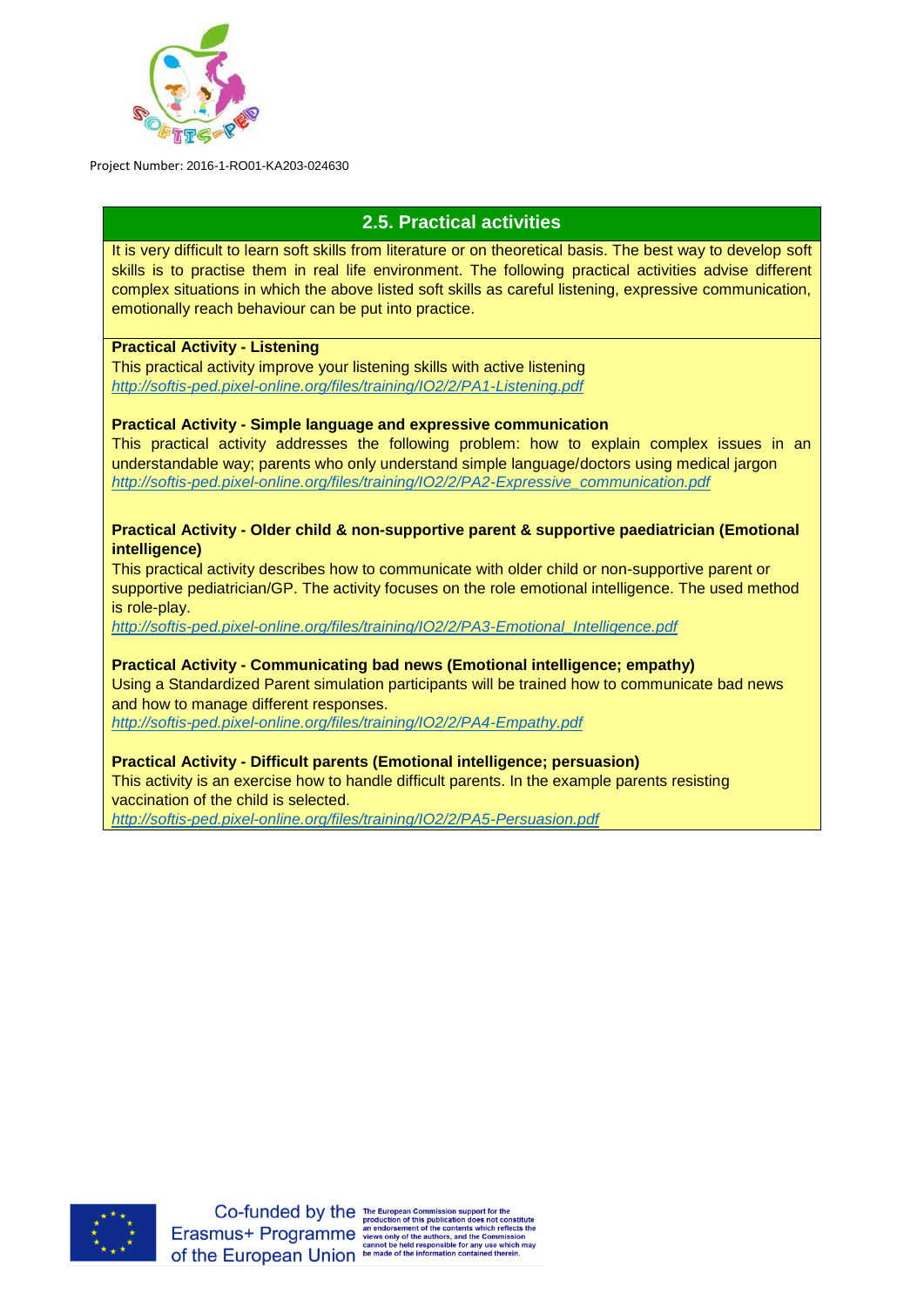

# **2.6. Case Studies**

The case studies intend to emulate relatively complex situation in which a given learning objective is demonstrated. The case studies on one hand complex, on the other hand reflect only a selected aspects of learning objectives. Students are expected coping with rather the specifics of the cases however during this exercise the indirect concepts also should be addressed.

**Case Study - Parent withholding information from the child (Emotional intelligence; empathy)** Problem addressed: parent withholding information from the child *[http://softis-ped.pixel-online.org/files/training/IO2/2/Case1-Withheld\\_information.pdf](http://softis-ped.pixel-online.org/files/training/IO2/2/Case1-Withheld_information.pdf)*

#### **Case Study - Content/dosage of information (Emotional intelligence, empathy; expressive communication, persuasion)**

Part of the consideration of content/dosage of information is evaluating how the information may be perceived. Is there a risk a person may be hypersensitive or "allergic" to certain information? Complications may occur if this is not considered in advance. *[http://softis-ped.pixel-online.org/files/training/IO2/2/Case2-Information\\_dosage.pdf](http://softis-ped.pixel-online.org/files/training/IO2/2/Case2-Information_dosage.pdf)*

**Case Study - Cultural/religious differences (Emotional intelligence, empathy; expressive** 

**communication, persuasion)** Cultural and religious backgrounds may influence how things said with the best of intentions may be interpreted in unexpected ways.

*[http://softis-ped.pixel-online.org/files/training/IO2/2/Case3-Cultural\\_differences.pdf](http://softis-ped.pixel-online.org/files/training/IO2/2/Case3-Cultural_differences.pdf)*

**Case Study - Statements intended to comfort and maintain hope were interpreted as factual medical information (Emotional intelligence, empathy; expressive communication, persuasion)**

In this case statements intended to comfort and maintain hope were interpreted as factual medical information.

*[http://softis-ped.pixel-online.org/files/training/IO2/2/Case4-Maintain\\_hope.pdf](http://softis-ped.pixel-online.org/files/training/IO2/2/Case4-Maintain_hope.pdf)*